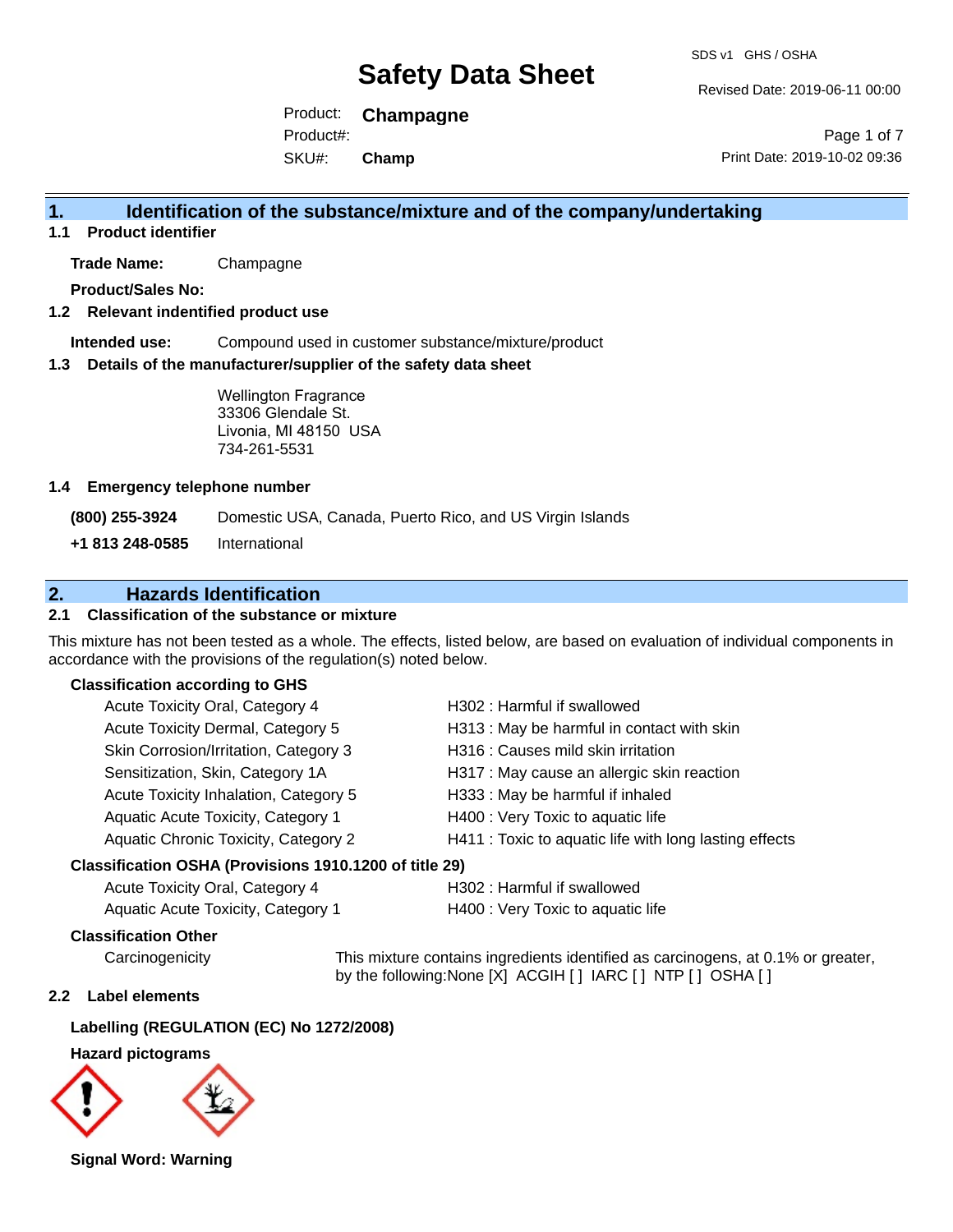SDS v1 GHS / OSHA

Revised Date: 2019-06-11 00:00

| Product:  | Champagne |
|-----------|-----------|
| Product#: |           |
| SKU#:     | Champ     |

Page 2 of 7 Print Date: 2019-10-02 09:36

| <b>Hazard statments</b>         |                                                                                          |
|---------------------------------|------------------------------------------------------------------------------------------|
| H302                            | Harmful if swallowed                                                                     |
| H313                            | May be harmful in contact with skin                                                      |
| H316                            | Causes mild skin irritation                                                              |
| H317                            | May cause an allergic skin reaction                                                      |
| H333                            | May be harmful if inhaled                                                                |
| H400                            | Very Toxic to aquatic life                                                               |
| H411                            | Toxic to aquatic life with long lasting effects                                          |
| <b>Precautionary Statements</b> |                                                                                          |
| <b>Prevention:</b>              |                                                                                          |
| P <sub>264</sub>                | Wash hands thoroughly after handling                                                     |
| P270                            | Do not eat, drink or smoke when using this product                                       |
| P <sub>272</sub>                | Contaminated work clothing should not be allowed out of the workplace                    |
| P <sub>273</sub>                | Avoid release to the environment                                                         |
| <b>Response:</b>                |                                                                                          |
| $P301 + P312 + P330$            | IF SWALLOWED: Call a POISON CENTER or doctor/physician if you feel unwell Rinse<br>mouth |
| $P302 + P352$                   | IF ON SKIN: Wash with soap and water                                                     |
| $P304 + P312$                   | IF INHALED: Call a POISON CENTER or doctor/physician if you feel unwell                  |
| $P333 + P313$                   | If skin irritation or a rash occurs: Get medical advice/attention                        |
| P363                            | Wash contaminated clothing before reuse                                                  |
| P391                            | <b>Collect Spillage</b>                                                                  |
| <b>Other Hazards</b><br>2.3     |                                                                                          |

**no data available**

# **3. Composition/Information on Ingredients**

## **3.1 Mixtures**

This product is a complex mixture of ingredients, which contains among others the following substance(s), presenting a health or environmental hazard within the meaning of the UN Globally Harmonized System of Classification and Labeling of Chemicals (GHS):

| CAS#<br>Ingredient                    | EC#                                | Conc.<br>Range | <b>GHS Classification</b>    |
|---------------------------------------|------------------------------------|----------------|------------------------------|
| 120-51-4<br><b>Benzyl Benzoate</b>    | 204-402-9                          | $70 - 80 \%$   | H302; H313; H400; H411       |
| $127 - 51 - 5$<br>a-Isomethyl ionone  | 204-846-3                          | $5 - 10 \%$    | H316; H317; H320; H401; H411 |
| $60 - 12 - 8$<br>phenethyl alcohol    | 200-456-2                          | $5 - 10 \%$    | H302; H313; H316; H319       |
| 1222-05-5                             | 214-946-9<br>Hexamethylindanopyran | $2 - 5%$       | H316; H400; H410             |
| $105 - 95 - 3$<br>Ethylene brassylate | 203-347-8                          | $2 - 5%$       | H401                         |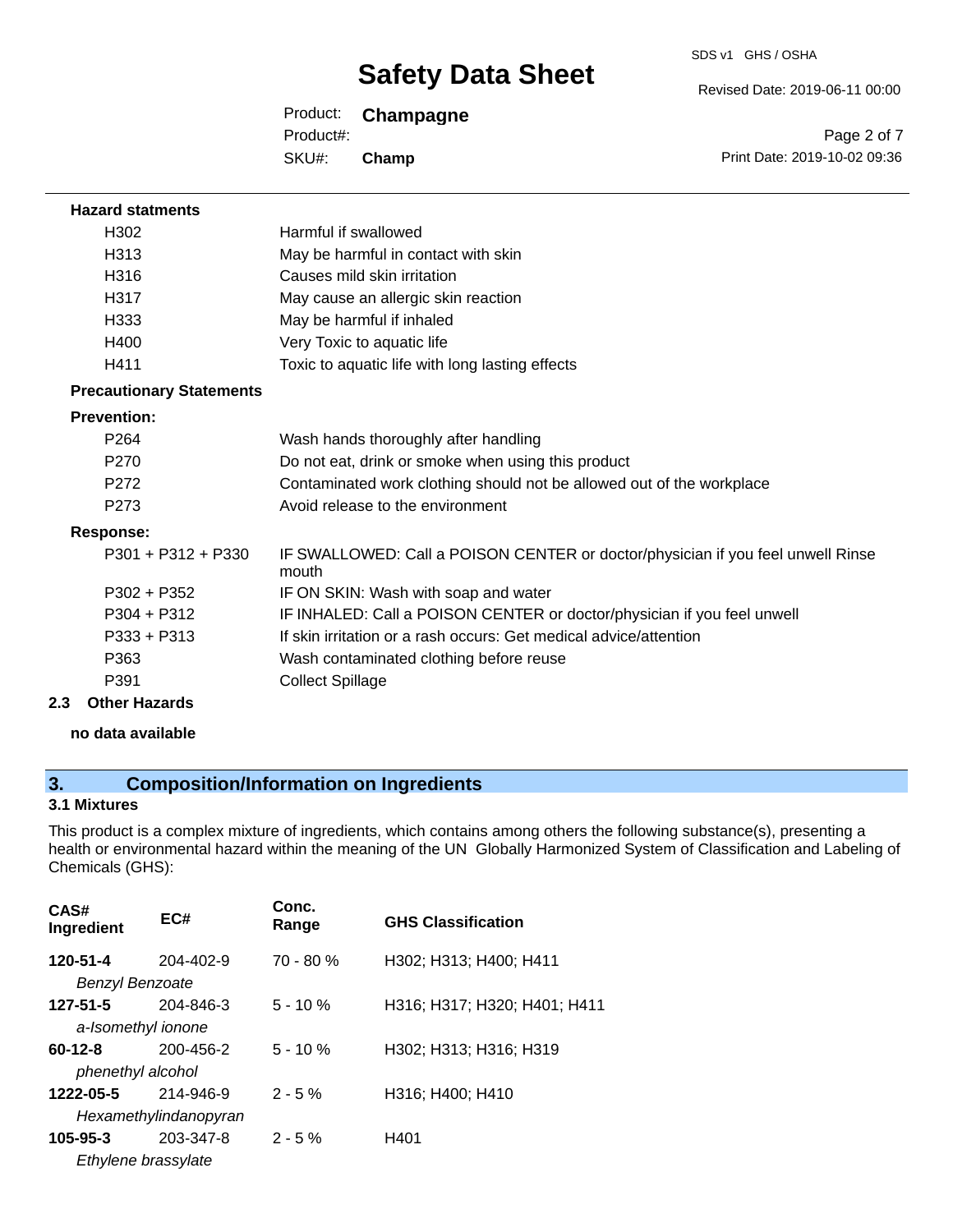SDS v1 GHS / OSHA

Revised Date: 2019-06-11 00:00

Product: **Champagne** 

Product#:

SKU#: **Champ**

Page 3 of 7 Print Date: 2019-10-02 09:36

| CAS#<br>Ingredient                                       | EC#       | Conc.<br>Range | <b>GHS Classification</b>           |
|----------------------------------------------------------|-----------|----------------|-------------------------------------|
| 127-43-5                                                 | 204-843-7 | $2 - 5 \%$     | H315; H317; H401; H411              |
| Methyl-ß-ionone                                          |           |                |                                     |
| 127-42-4                                                 | 204-842-1 | $1 - 2\%$      | H315: H320: H401: H411              |
| Alpha-methyl-alpha-ionone                                |           |                |                                     |
| $80 - 54 - 6$                                            | 201-289-8 | $0.1 - 1.0 \%$ | H227; H302; H315; H317; H361; H401; |
| <b>Butylphenyl Methylpropional</b>                       |           |                | H412                                |
| 31906-04-4                                               | 250-863-4 | $0.1 - 1.0 \%$ | H317: H402                          |
| Hydroxyisohexyl 3-cyclohexene carboxaldehyde             |           |                |                                     |
| See Section 16 for full text of GHS classification codes |           |                |                                     |

See Section 16 for full text of GHS classification codes which where not shown in section 2

Total Hydrocarbon Content  $(\% w/w) = 0.05$ 

| $\overline{4}$ .<br><b>First Aid Measures</b>                                     |                                                                                                               |
|-----------------------------------------------------------------------------------|---------------------------------------------------------------------------------------------------------------|
| <b>Description of first aid measures</b><br>4.1                                   |                                                                                                               |
| Inhalation:                                                                       |                                                                                                               |
|                                                                                   | Remove from exposure site to fresh air and keep at rest.<br>Obtain medical advice.                            |
| <b>Eye Exposure:</b>                                                              | Flush immediately with water for at least 15 minutes.<br>Contact physician if symptoms persist.               |
| <b>Skin Exposure:</b>                                                             | Remove contaminated clothes. Wash thoroughly with water (and soap).<br>Contact physician if symptoms persist. |
| Ingestion:                                                                        | Rinse mouth with water and obtain medical advice.                                                             |
| Most important symptoms and effects, both acute and delayed<br>4.2                |                                                                                                               |
| <b>Symptoms:</b>                                                                  | no data available                                                                                             |
| Risks:                                                                            | Refer to Section 2.2 "Hazard Statements"                                                                      |
| Indication of any immediate medical attention and special treatment needed<br>4.3 |                                                                                                               |
| Treatment:                                                                        | Refer to Section 2.2 "Response"                                                                               |
|                                                                                   |                                                                                                               |
| 5 <sub>1</sub><br><b>Fire-Fighting measures</b>                                   |                                                                                                               |
| <b>Extinguishing media</b><br>5.1                                                 |                                                                                                               |
| Suitable:                                                                         | Carbon dioxide (CO2), Dry chemical, Foam                                                                      |
| Unsuitable                                                                        | Do not use a direct water jet on burning material                                                             |
| Special hazards arising from the substance or mixture<br>5.2                      |                                                                                                               |
| <b>During fire fighting:</b>                                                      | Water may be ineffective                                                                                      |
| <b>Advice for firefighters</b><br>5.3                                             |                                                                                                               |
| <b>Further information:</b>                                                       | Standard procedure for chemical fires                                                                         |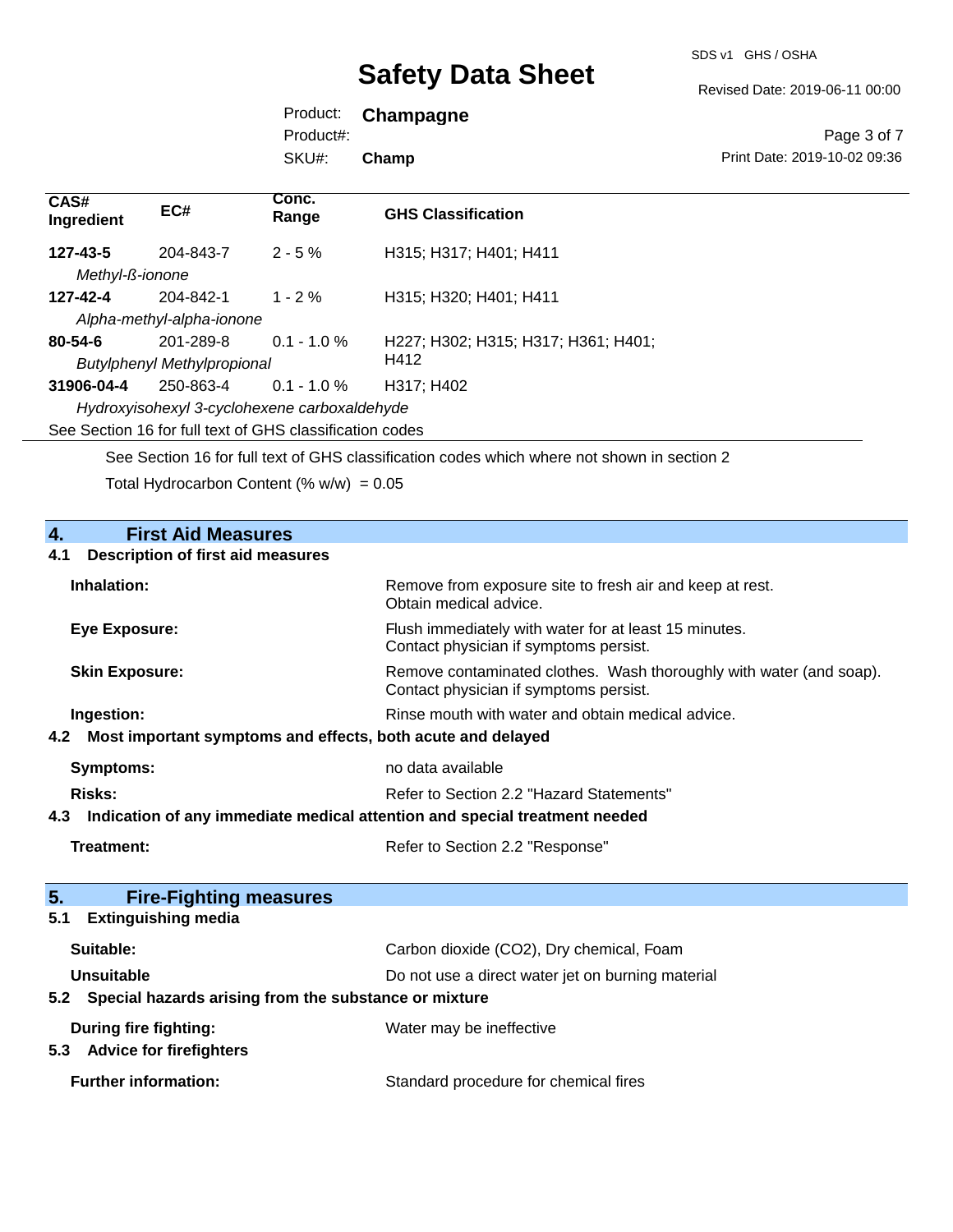Revised Date: 2019-06-11 00:00

Product: **Champagne**  SKU#: Product#: **Champ**

Page 4 of 7 Print Date: 2019-10-02 09:36

#### **6. Accidental Release Measures**

#### **6.1 Personal precautions, protective equipment and emergency procedures**

Avoid inhalation and contact with skin and eyes. A self-contained breathing apparatus is recommended in case of a major spill.

#### **6.2 Environmental precautions**

Keep away from drains, soil, and surface and groundwater.

#### **6.3 Methods and materials for containment and cleaning up**

Clean up spillage promptly. Remove ignition sources. Provide adequate ventilation. Avoid excessive inhalation of vapors. Gross spillages should be contained by use of sand or inert powder and disposed of according to the local regulations.

#### **6.4 Reference to other sections**

Not Applicable

### **7. Handling and Storage**

#### **7.1 Precautions for safe handling**

Apply according to good manufacturing and industrial hygiene practices with proper ventilation. Do not drink, eat or smoke while handling. Respect good personal hygiene.

#### **7.2 Conditions for safe storage, including any incompatibilities**

Store in a cool, dry and ventilated area away from heat sources and protected from light in tightly closed original container. Avoid uncoated metal container. Keep air contact to a minimum.

#### **7.3 Specific end uses**

No information available

#### **8. Exposure Controls/Personal Protection**

#### **8.1 Control parameters**

| <b>Exposure Limits:</b> |  |  |  | Contains no substances with occupational exposure limit values. |  |
|-------------------------|--|--|--|-----------------------------------------------------------------|--|
|-------------------------|--|--|--|-----------------------------------------------------------------|--|

**Engineering Controls:** Use local exhaust as needed.

#### **8.2 Exposure controls - Personal protective equipment**

| Eye protection:                | Tightly sealed goggles, face shield, or safety glasses with brow guards and side shields, etc.<br>as may be appropriate for the exposure |
|--------------------------------|------------------------------------------------------------------------------------------------------------------------------------------|
| <b>Respiratory protection:</b> | Avoid excessive inhalation of concentrated vapors. Apply local ventilation where appropriate.                                            |
| <b>Skin protection:</b>        | Avoid Skin contact. Use chemically resistant gloves as needed.                                                                           |

#### **9. Physical and Chemical Properties**

#### **9.1 Information on basic physical and chemical properties**

| Appearance:            | Liquid                            |
|------------------------|-----------------------------------|
| Odor:                  | Conforms to Standard              |
| Color:                 | Yellow Tint to Pale Yellow (G1-3) |
| Viscosity:             | Liquid                            |
| <b>Freezing Point:</b> | Not determined                    |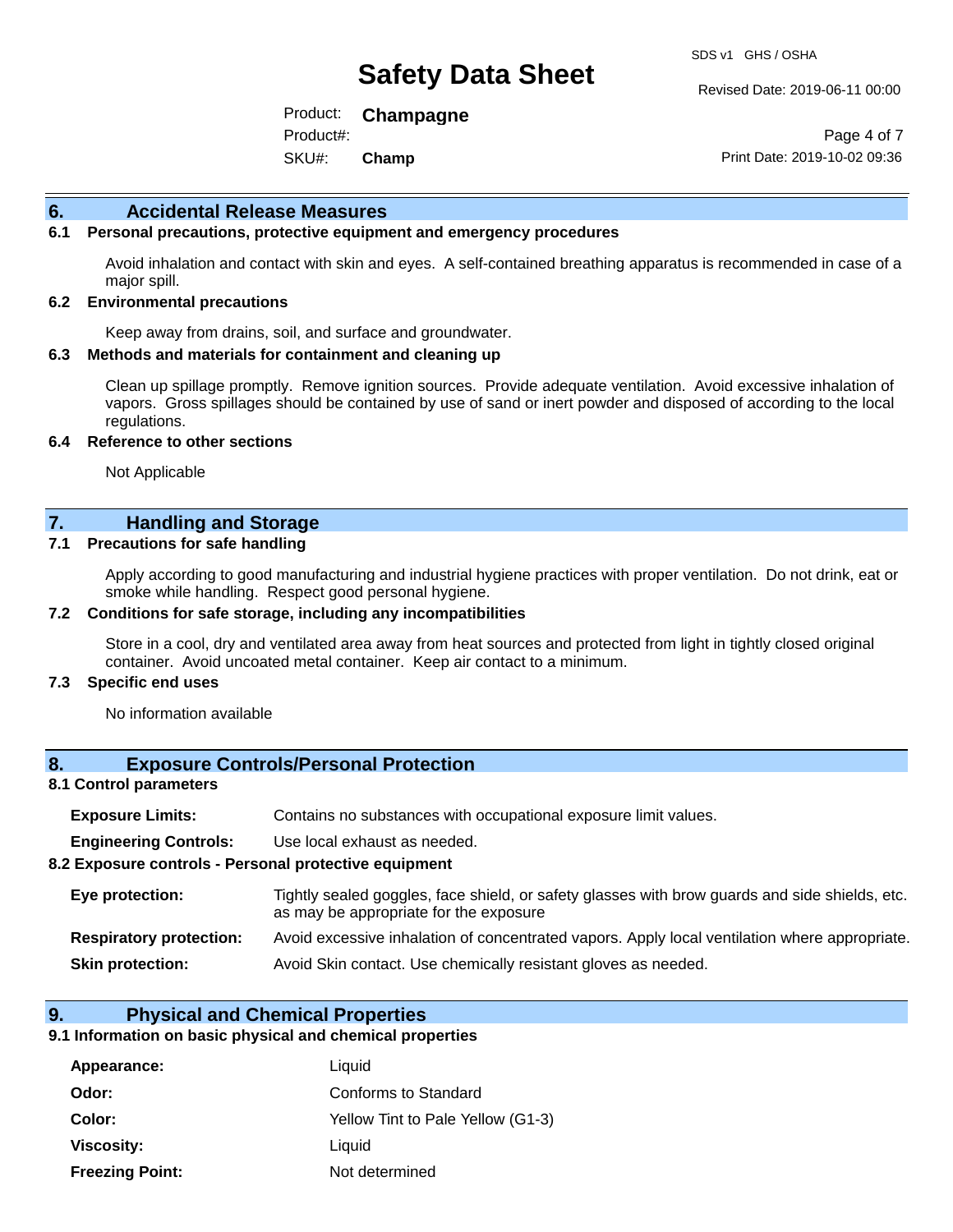Revised Date: 2019-06-11 00:00

|           | Product: <b>Champagne</b> |                              |
|-----------|---------------------------|------------------------------|
| Product#: |                           | Page 5 of 7                  |
| SKU#:     | Champ                     | Print Date: 2019-10-02 09:36 |

| <b>Boiling Point:</b>        | Not determined   |
|------------------------------|------------------|
| <b>Melting Point:</b>        | Not determined   |
| <b>Flashpoint (CCCFP):</b>   | >200 F (93.33 C) |
| <b>Auto flammability:</b>    | Not determined   |
| <b>Explosive Properties:</b> | None Expected    |
| <b>Oxidizing properties:</b> | None Expected    |
| Vapor Pressure (mmHg@20 C):  | 0.1183           |
| %VOC:                        | 0.12             |
| Specific Gravity @ 25 C:     | 1.0790           |
| Density $@25C$ :             | 1.0760           |
| Refractive Index @ 20 C:     | 1.5510           |
| Soluble in:                  | Oil              |

# **10. Stability and Reactivity**

| 10.1 Reactivity                         | None                                               |
|-----------------------------------------|----------------------------------------------------|
| <b>10.2 Chemical stability</b>          | Stable                                             |
| 10.3 Possibility of hazardous reactions | None known                                         |
| <b>10.4 Conditions to avoid</b>         | None known                                         |
| 10.5 Incompatible materials             | Strong oxidizing agents, strong acids, and alkalis |
| 10.6 Hazardous decomposition products   | None known                                         |

# **11. Toxicological Information**

# **11.1 Toxicological Effects**

Acute Toxicity Estimates (ATEs) based on the individual Ingredient Toxicity Data utilizing the "Additivity Formula"

| Acute toxicity - Oral - (Rat) mg/kg                | (LD50: 1700.1545) Harmful if swallowed                   |
|----------------------------------------------------|----------------------------------------------------------|
| Acute toxicity - Dermal - (Rabbit) mg/kg           | (LD50: 3384.0353) May be harmful in contact with skin    |
| Acute toxicity - Inhalation - (Rat) mg/L/4hr       | (LD50: 168.2185) May be harmful if inhaled               |
| <b>Skin corrosion / irritation</b>                 | May be harmful if inhaled                                |
| Serious eye damage / irritation                    | Not classified - the classification criteria are not met |
| <b>Respiratory sensitization</b>                   | Not classified - the classification criteria are not met |
| <b>Skin sensitization</b>                          | May cause an allergic skin reaction                      |
| <b>Germ cell mutagenicity</b>                      | Not classified - the classification criteria are not met |
| Carcinogenicity                                    | Not classified - the classification criteria are not met |
| <b>Reproductive toxicity</b>                       | Not classified - the classification criteria are not met |
| Specific target organ toxicity - single exposure   | Not classified - the classification criteria are not met |
| Specific target organ toxicity - repeated exposure | Not classified - the classification criteria are not met |
| <b>Aspiration hazard</b>                           | Not classified - the classification criteria are not met |
|                                                    |                                                          |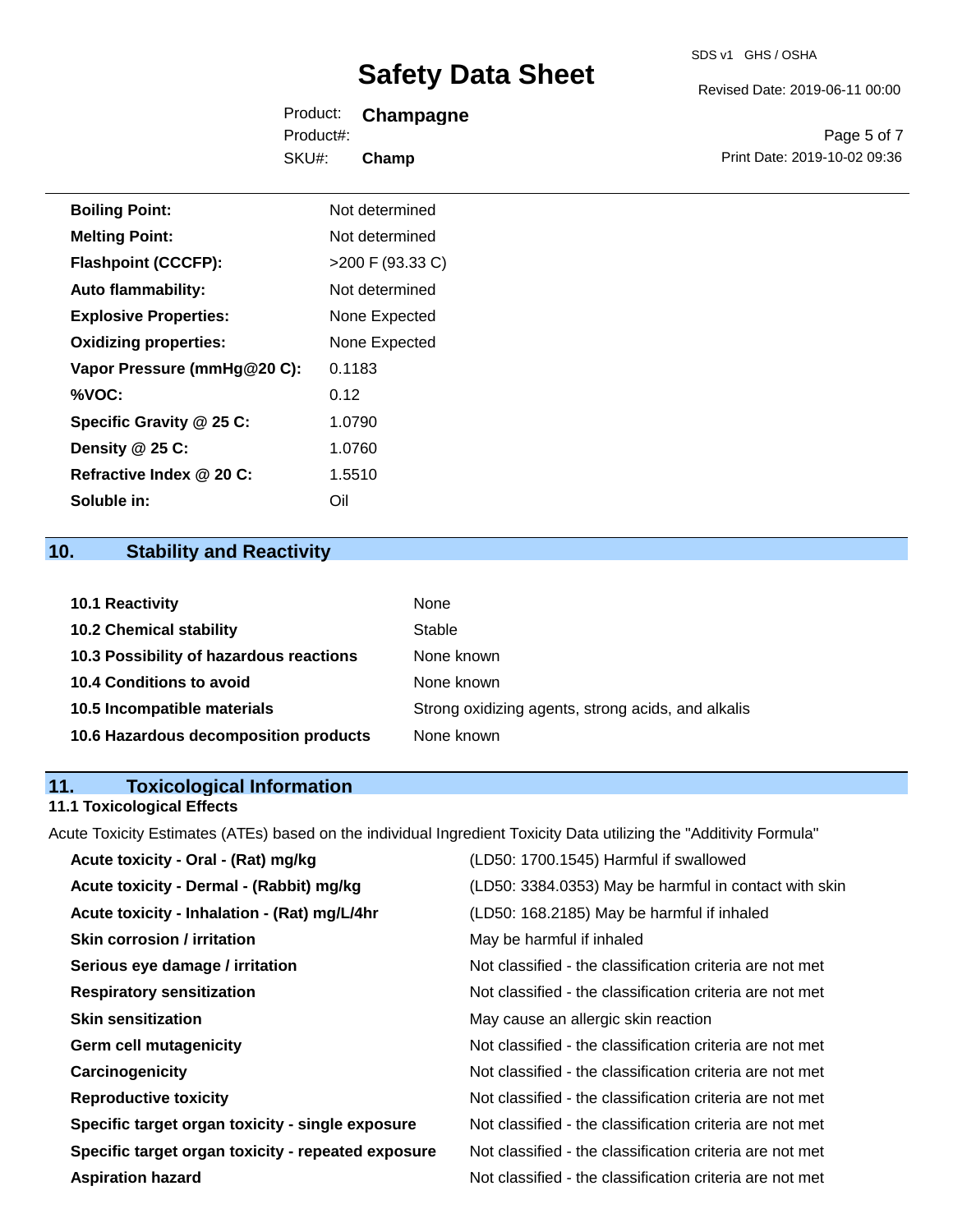Revised Date: 2019-06-11 00:00

Product: **Champagne**  SKU#: Product#: **Champ**

Page 6 of 7 Print Date: 2019-10-02 09:36

## **12. Ecological Information**

**12.1 Toxicity**

| <b>Acute acquatic toxicity</b>     | Very Toxic to aquatic life                      |
|------------------------------------|-------------------------------------------------|
| <b>Chronic acquatic toxicity</b>   | Toxic to aquatic life with long lasting effects |
| <b>Toxicity Data on soil</b>       | no data available                               |
| <b>Toxicity on other organisms</b> | no data available                               |
|                                    |                                                 |
| 12.2 Persistence and degradability | no data available                               |
| 12.3 Bioaccumulative potential     | no data available                               |
| 12.4 Mobility in soil              | no data available                               |
| 12.5 Other adverse effects         | no data available                               |

**13. Disposal Conditions** 

#### **13.1 Waste treatment methods**

Do not allow product to reach sewage systems. Dispose of in accordance with all local and national regulations. Send to a licensed waste management company.The product should not be allowed to enter drains, water courses or the soil. Do not contaminate ponds, waterways or ditches with chemical or used container.

## **14. Transport Information**

| <b>Marine Pollutant</b>                                       | Yes. Ingredient of greatest environmental impact:<br>120-51-4 : (70 - 80 %) : Benzyl Benzoate |                                     |                   |                 |               |
|---------------------------------------------------------------|-----------------------------------------------------------------------------------------------|-------------------------------------|-------------------|-----------------|---------------|
| <b>Regulator</b>                                              |                                                                                               | <b>Class</b>                        | <b>Pack Group</b> | <b>Sub Risk</b> | UN-nr.        |
| U.S. DOT (Non-Bulk)                                           |                                                                                               | Not Regulated - Not Dangerous Goods |                   |                 |               |
| <b>Chemicals NOI</b>                                          |                                                                                               |                                     |                   |                 |               |
| <b>ADR/RID (International Road/Rail)</b>                      |                                                                                               |                                     |                   |                 |               |
| <b>Environmentally Hazardous</b><br>Substance, Liquid, n.o.s. |                                                                                               | 9                                   | Ш                 |                 | UN3082        |
| <b>IATA (Air Cargo)</b>                                       |                                                                                               |                                     |                   |                 |               |
| <b>Environmentally Hazardous</b><br>Substance, Liquid, n.o.s. |                                                                                               | 9                                   | Ш                 |                 | <b>UN3082</b> |
| <b>IMDG (Sea)</b>                                             |                                                                                               |                                     |                   |                 |               |
| <b>Environmentally Hazardous</b><br>Substance, Liquid, n.o.s. |                                                                                               | 9                                   | Ш                 |                 | UN3082        |

## **15. Regulatory Information**

### **U.S. Federal Regulations**

**40 CFR(EPCRA, SARA, CERCLA and CAA)** This product contains NO components of concern.

**TSCA (Toxic Substance Control Act)** All components of the substance/mixture are listed or exempt

**U.S. State Regulations**